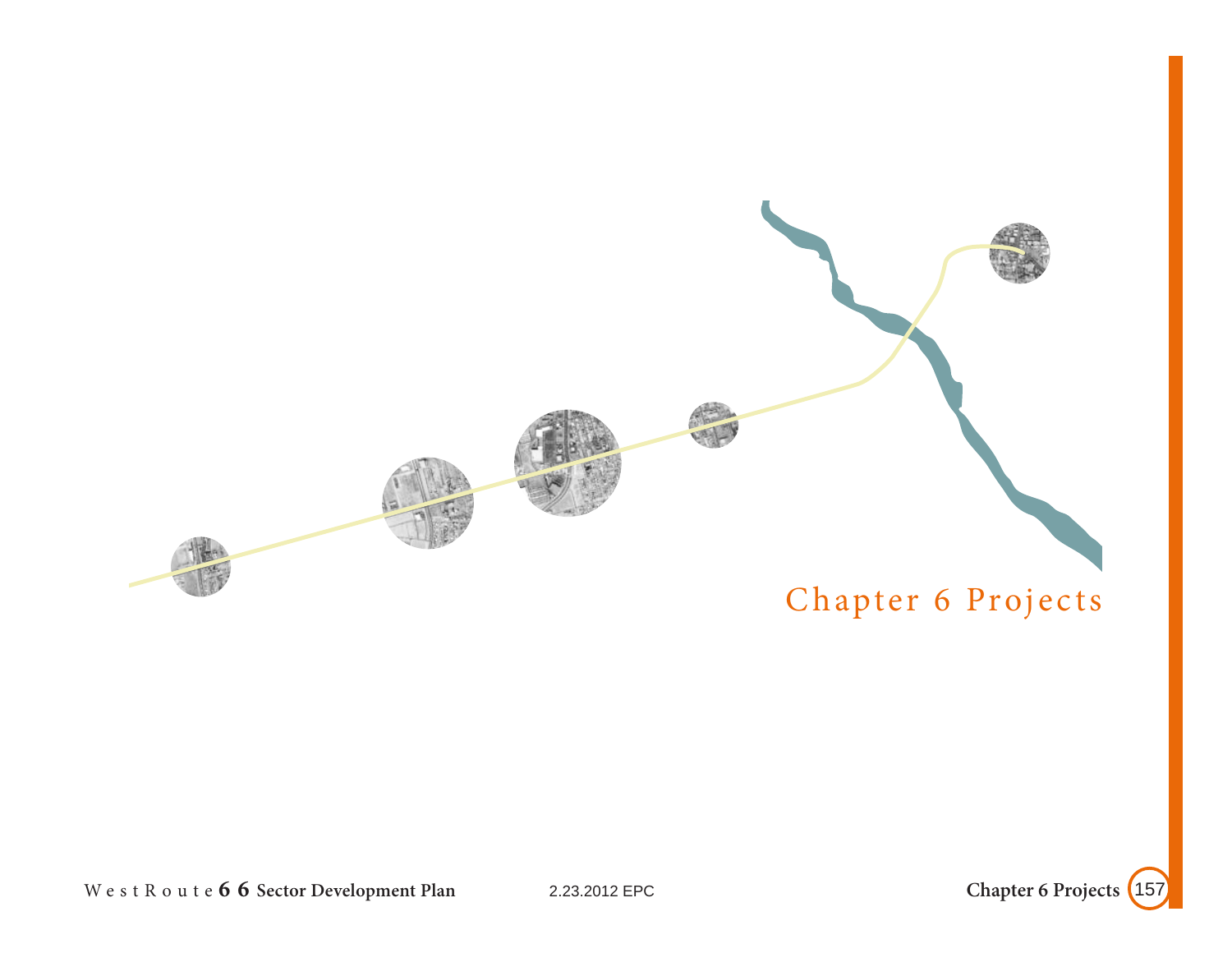This section identifies key projects which if implemented would significantly advance the development of the area as envisioned by this Plan. The project recommendations range from those that create the necessary impetus for redevelopment and new development investment to those that improve the overall quality of life in the area by enhancing existing amenities.

Many of the project recommendations may be realized through the City's Capital Improvement Projects (CIP) program. The CIP program administers approved capital expenditures for acquiring, constructing, replacing, upgrading and rehabilitating Albuquerque's built environment or infrastructure, such as roads, drainage systems, water and wastewater systems and parks.

Other projects may be realized through Metropolitan Redevelopment Planning.

This chapter is divided into the following sections:

**1.0 Criteria for Project Priorities 2.0 Project List 3.0 MRA project recommendations**

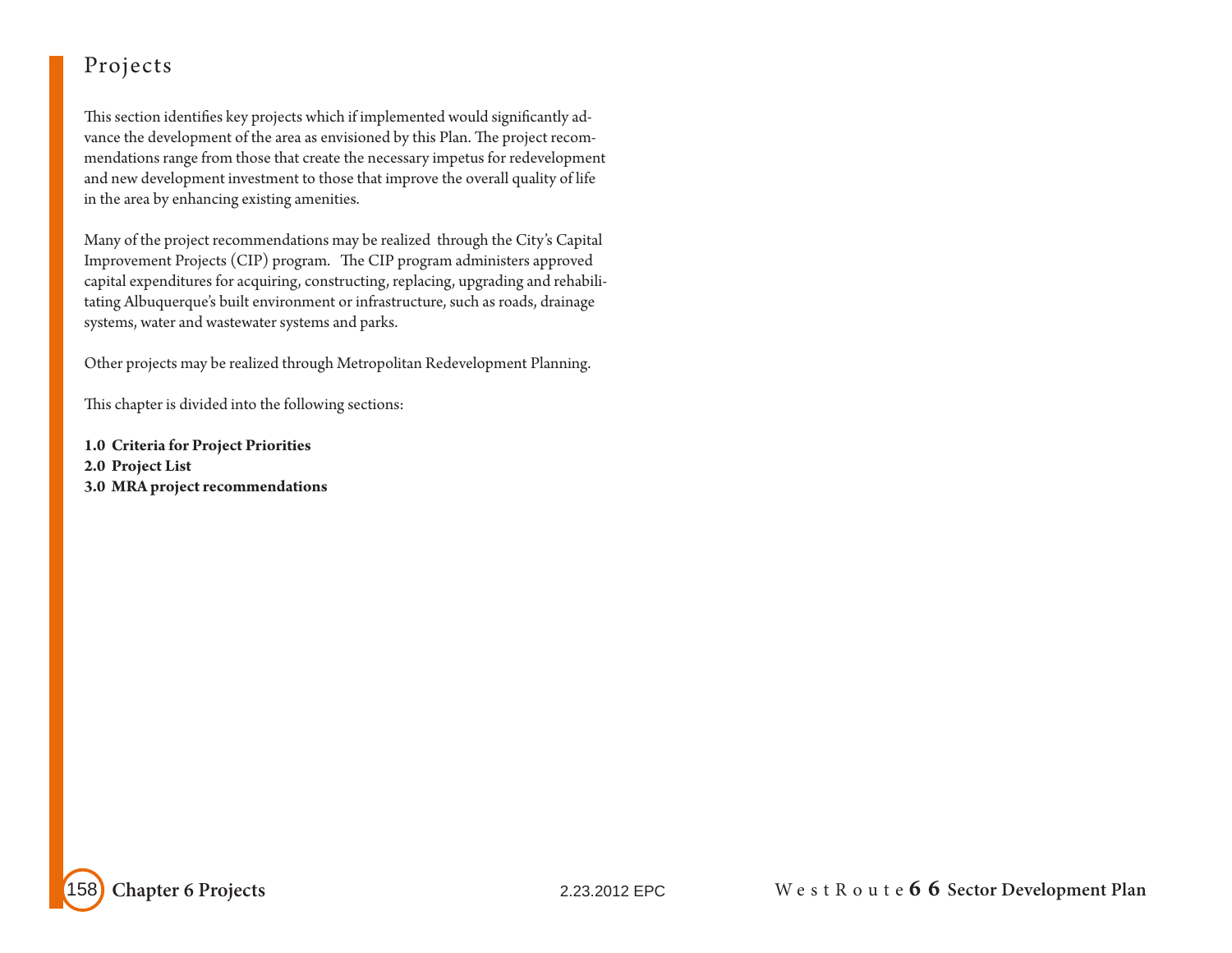### **1.0 Criteria for Project Priorities**

The following criteria were used to identify and prioritize potential capital improvement projects. These criteria came from a synthesis of the community and City's most pressing ideas about how to bring new development to the corridor.

- a. Efforts should be concentrated on creating an attractive environment in activity centers and along the corridor for new businesses and the customers that frequent them.
- b. Actions should improve safety, transportation safety and public safety
- c. Projects should enhance the corridor's iden¬tity, including acknowledging and celebrating the historic and cultural heritage of Route 66.
- d. Projects should be supportive of new and existing businesses.
- e. Projects should foster pedestrian and bicycle safety, traffic calming and improved aesthetics to the corridor.
- f. Projects should help market the corridor as an attractive place to live, work and visit.
- g. Projects should improve and develop infrastructure and facilities in activity centers and along the corridor

#### **2.0 Summary of Projects**

The following pages contain the list of projects for the Plan area.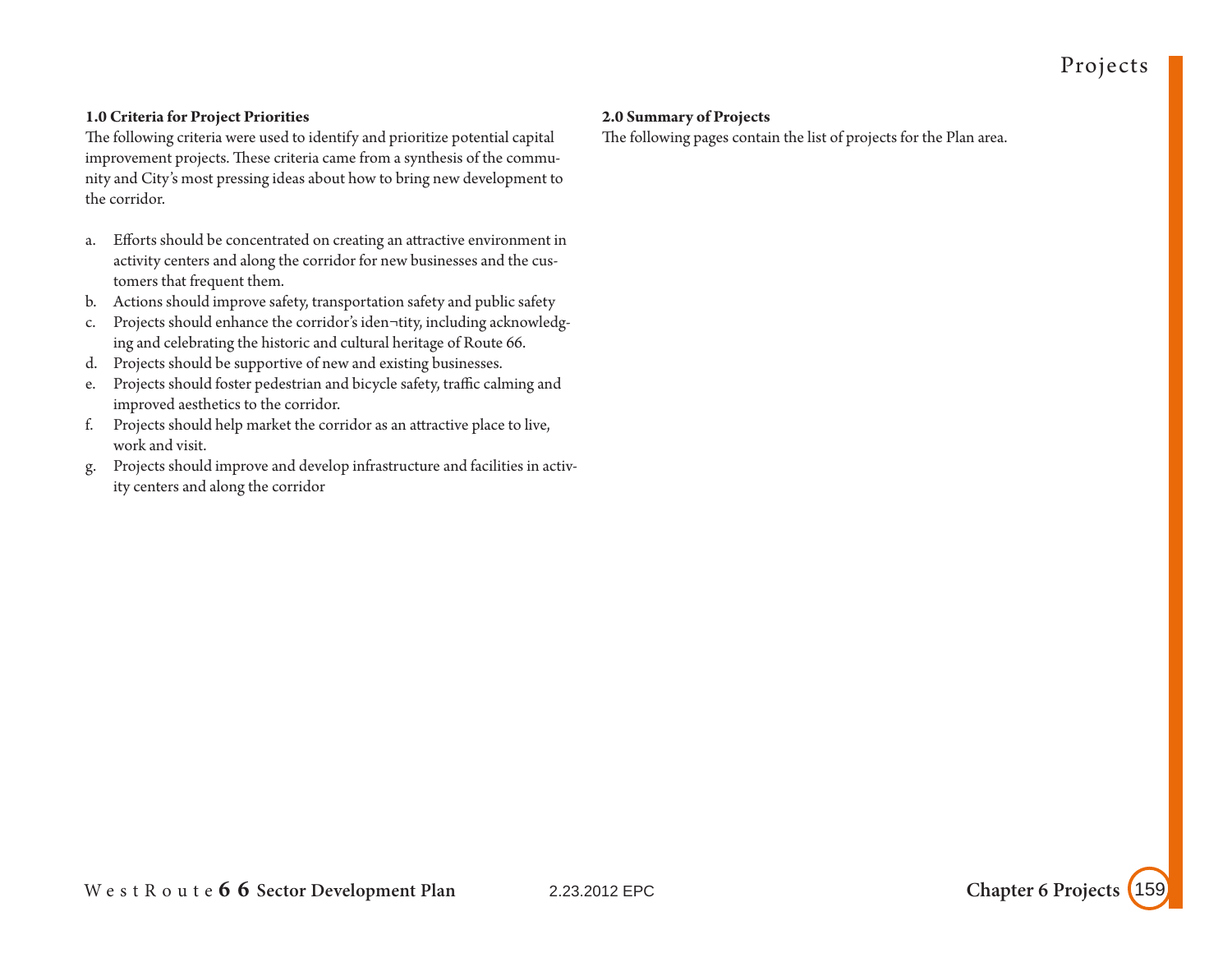|                | Topic/Segment                         | Page | Location                    | <b>Description</b>                                                                | <b>Explanation</b>                            | <b>Lead Agency</b> | <b>Funding</b> |
|----------------|---------------------------------------|------|-----------------------------|-----------------------------------------------------------------------------------|-----------------------------------------------|--------------------|----------------|
|                | <b>General Transportation/Traffic</b> |      |                             |                                                                                   |                                               |                    |                |
|                | Segment 1                             |      |                             |                                                                                   |                                               |                    |                |
| 1              | pedestrian safety 125,                |      | Central Ave. & 98th St.     | Pedestrian refuges and widen crosswalk                                            | improve pedestrian safety and                 | <b>DMD</b>         |                |
|                |                                       | 128  | Intersection                | striping.                                                                         | comfort crossing intersection                 |                    |                |
| $\overline{2}$ | streetscape <sup>125</sup>            |      | Volcano Rd. (length in      | Streetscape improvements with planting strip                                      | Per street tree ordinance                     |                    |                |
|                |                                       |      | plan area)                  | and sidewalk.                                                                     |                                               |                    |                |
| 3              | streetscape 125                       |      | Bridge Blvd. (length        | Streetscape improvements with planting strip                                      | Per street tree ordinance                     |                    |                |
|                |                                       |      | included in plan area)      | and sidewalk.                                                                     |                                               |                    |                |
| $\overline{4}$ | medians 125                           |      | Central Ave. between        | Landscape the unimproved medians with high                                        | Include trees and shrubs lower in             | Parks,, DMD        |                |
|                |                                       |      | 98th St. and Victory        | mesa plant materials, and include depressed                                       | height in order to preserve views             |                    |                |
|                |                                       |      | Rd.                         | drainage areas for storm water runoff                                             |                                               |                    |                |
| 5              | multi-use trail 126,                  |      |                             | Multi-use trail or linear park that includes                                      |                                               |                    |                |
|                |                                       |      | Central Ave Frontage<br>Rd. |                                                                                   | multi-purpose, including drainage, Parks, DMD |                    |                |
|                |                                       | 127  |                             | public art, cross fit stations and drainage<br>swales                             | recreational and community                    |                    |                |
|                |                                       |      |                             |                                                                                   | identity opportunities                        |                    |                |
| 6              | intersection 129                      |      | Central Ave. & Unser        | Improvements per Conceptual Roadway                                               |                                               | <b>DMD</b>         |                |
|                |                                       |      | Blvd. Intersection          | Improvement Plan and Gannet Flemming                                              |                                               |                    |                |
|                |                                       |      |                             | West, Inc.                                                                        |                                               |                    |                |
| $\overline{7}$ | streetscape 125                       |      |                             | Central Ave. from 86th Streetscape plan for the MAC to include                    | Highlight arrival into MAC;                   |                    |                |
|                |                                       |      | St. to Coors Blvd.          | elements that help support its identity as a                                      | wayfinding and identity making                |                    |                |
|                |                                       |      | (MAC)                       | regional destination for housing, employment                                      |                                               |                    |                |
|                |                                       |      |                             | and services (pedestrian improvements,<br>wayfinding and area identity elements). |                                               |                    |                |
|                |                                       |      |                             |                                                                                   |                                               |                    |                |
| 8              | road network 130                      |      |                             | Central Ave. from 86th MAC Connectivity: Require access easements                 | improve street network in MAC                 | Planning, DMD      |                |
|                |                                       |      | St. to Coors Blvd.          | in designated area to ensure overall street                                       |                                               |                    |                |
|                |                                       |      | (MAC)                       | network improvements.                                                             |                                               |                    |                |
| 9              | intersection 129                      |      | Central Ave. & Coors        | Intersection study to introduce pedestrian                                        | improve pedestrian safety and                 | DMD, Planning      |                |
|                |                                       |      | Blvd. Intersection          | safety and traffic calming measures;                                              | comfort crossing intersection;                |                    |                |
|                |                                       |      |                             | pedestrian striping, median improvements-                                         | mitigate against unsafe crossings             |                    |                |
|                |                                       |      |                             | including the creation of clear pedestrian                                        | related to transit transfers                  |                    |                |
|                |                                       |      |                             | refuges, street trees/streetscape                                                 |                                               |                    |                |
|                |                                       |      |                             | improvements, bike lane improvements and                                          |                                               |                    |                |
|                |                                       |      |                             | right turn slip lanes (in lieu of free-rights)                                    |                                               |                    |                |
| 10             | intersection 12                       |      | Coors Blvd. south of        | Intersection study at Amanda/Bjarne and                                           | facilitate pedestrian and bicycle             | <b>DMD</b>         |                |
|                |                                       |      | the Central Ave. &          | Coors upon future development/increased                                           | connectivity between the Central              |                    |                |
|                |                                       |      | Coors Blvd.                 | traffic warrants.                                                                 | Ave. corridor and the Alamosa                 |                    |                |
|                |                                       |      | Intersection                |                                                                                   | Community Center.                             |                    |                |

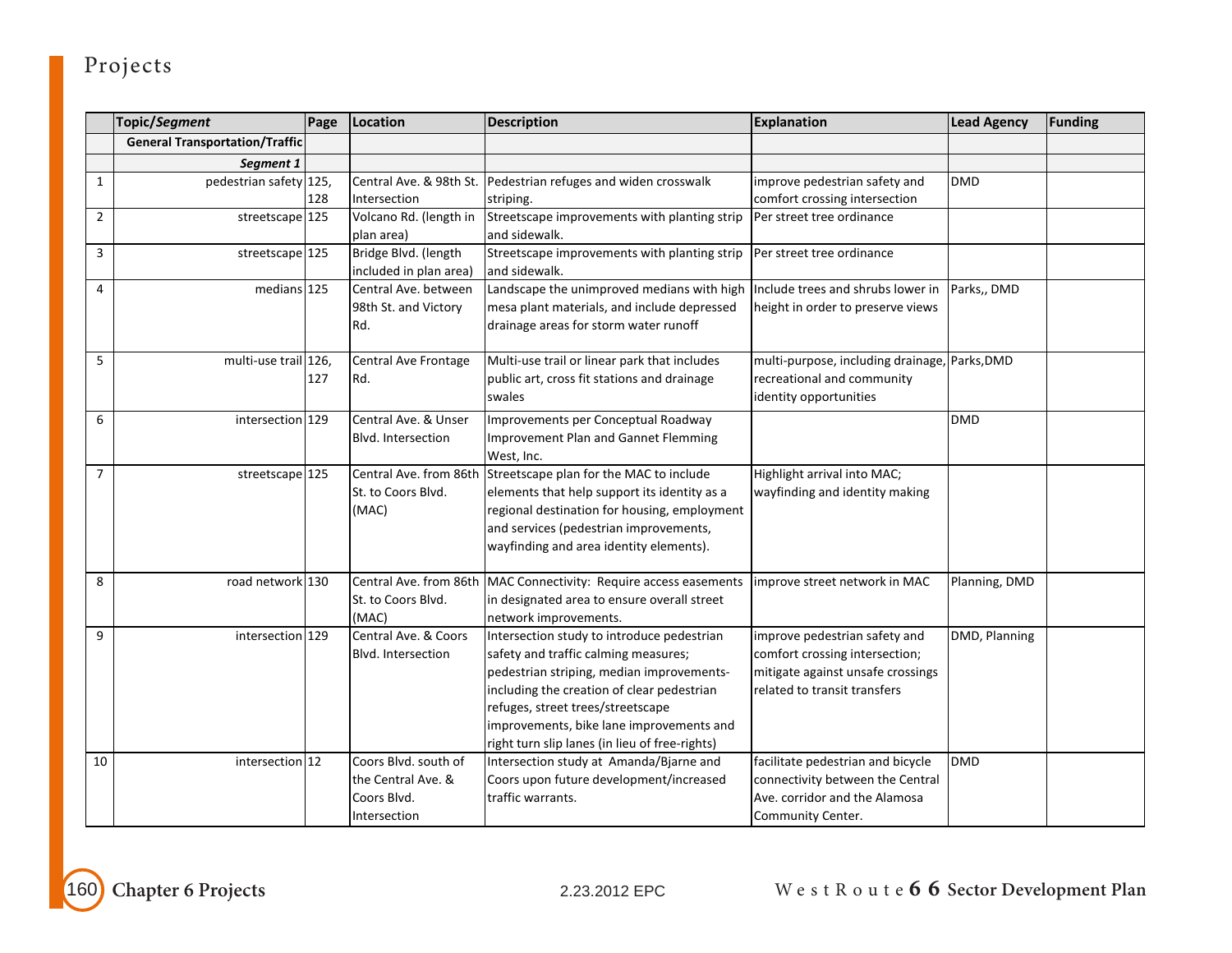|    | Topic/Segment              | Page | Location               | <b>Description</b>                                                                                            | <b>Explanation</b>                         | <b>Lead Agency</b> | <b>Funding</b> |
|----|----------------------------|------|------------------------|---------------------------------------------------------------------------------------------------------------|--------------------------------------------|--------------------|----------------|
|    | Segment 2                  |      |                        |                                                                                                               |                                            |                    |                |
| 11 | driveway consolidation 133 |      | Central Ave.-all of    | Develop a plan for consolidating driveways.                                                                   |                                            | Planning, DMD      |                |
|    |                            |      | Segment 2              |                                                                                                               |                                            |                    |                |
| 12 | intersection 133           |      |                        | Central Ave., Old Coors Develop plan for improved pedestrian crossing facilitate vehicular and pedestrian DMD |                                            |                    |                |
|    |                            |      | Rd. and Yucca Rd.      | zone from Old Coors to Yucca. This might take   movements through the                                         |                                            |                    |                |
|    |                            |      | (offset intersections) | the form of a large striped area with                                                                         | intersection                               |                    |                |
|    |                            |      |                        | landscaped median.                                                                                            |                                            |                    |                |
| 13 | pedestrian safety 133      |      | Central Ave. & Arenal  | Install a HAWK-pedestrian activated signal.                                                                   | to facilitate pedestrian travel            | DMD and/or         |                |
|    |                            |      | Canal (and/or other    |                                                                                                               | along the Arenal Canal trail across Trails |                    |                |
|    |                            |      | location in vicinity)  |                                                                                                               | Central Ave.                               |                    |                |
| 14 | medians 133                |      | Central Ave. from Old  | Replace dead plant materials in medians and                                                                   | use plant materials appropriate to Parks   |                    |                |
|    |                            |      | Coors Rd. to 58th St.  | include depressed areas for stormwater                                                                        | high desert/mid mesa setting               |                    |                |
|    |                            |      |                        | drainage                                                                                                      |                                            |                    |                |
| 15 | lighting 133               |      | Central Ave. from Old  | Install pedestrian lighting                                                                                   | to address safety and identity             |                    |                |
|    |                            |      | Coors Rd. to the river |                                                                                                               | issues                                     |                    |                |
| 16 | lighting 133               |      |                        | Central Ave. from New   Install pedestrian lighting                                                           | to address safety and identity             |                    |                |
|    |                            |      | York to Rio Grande     |                                                                                                               | issues                                     |                    |                |
|    |                            |      | Blvd.                  |                                                                                                               |                                            |                    |                |
| 17 | streetscape 133            |      | Central Ave. from      | Streetscape improvements to create                                                                            | ensure improvements utilize                |                    |                |
|    |                            |      | Arenal, to River       | pedestrian enhancements and community                                                                         | opportunities for placemaking              |                    |                |
|    |                            |      |                        | identity; excess right of way on both sides of                                                                | and wayfinding such that the               |                    |                |
|    |                            |      |                        | Central to be improved with landscaping and                                                                   | unique history and identity of the         |                    |                |
|    |                            |      |                        | lighting                                                                                                      | area is recognized and celebrated          |                    |                |
| 18 | streetscape 133            |      | Central Ave. & Atrisco | Streetscape improvements that facilitate                                                                      | ensure improvements utilize                |                    |                |
|    |                            |      | Dr.                    | pedestrian use and recognize streets location                                                                 | opportunities for placemaking              |                    |                |
|    |                            |      |                        | and function in the activity center. Free right                                                               | and wayfinding                             |                    |                |
|    |                            |      |                        | should be redesigned to slow turning traffic.                                                                 |                                            |                    |                |
| 19 | wayfinding 133             |      | Central Ave. from      | Implement wayfinding and identity measures                                                                    | Include wayfinding for                     |                    |                |
|    |                            |      | Atrisco Dr. to Rio     | to connect both sides of the River                                                                            | destinations like Bio Park, Tingley        |                    |                |
|    |                            |      | Grande Blvd.           |                                                                                                               | Beach, the Bosque, Atrisco Plaza           |                    |                |
|    |                            |      |                        |                                                                                                               | and Old Town                               |                    |                |
| 20 | pedestrian bridge 133      |      | Central Ave.           | Build a pedestrian bridge across the Rio                                                                      | Make connections between Bio               |                    |                |
|    |                            |      | Pedestrian Bridge      | Grande that parallels the Central Ave. Bridge.                                                                | Park and MR site on west side of           |                    |                |
|    |                            |      |                        |                                                                                                               | river. Create an area attraction.          |                    |                |

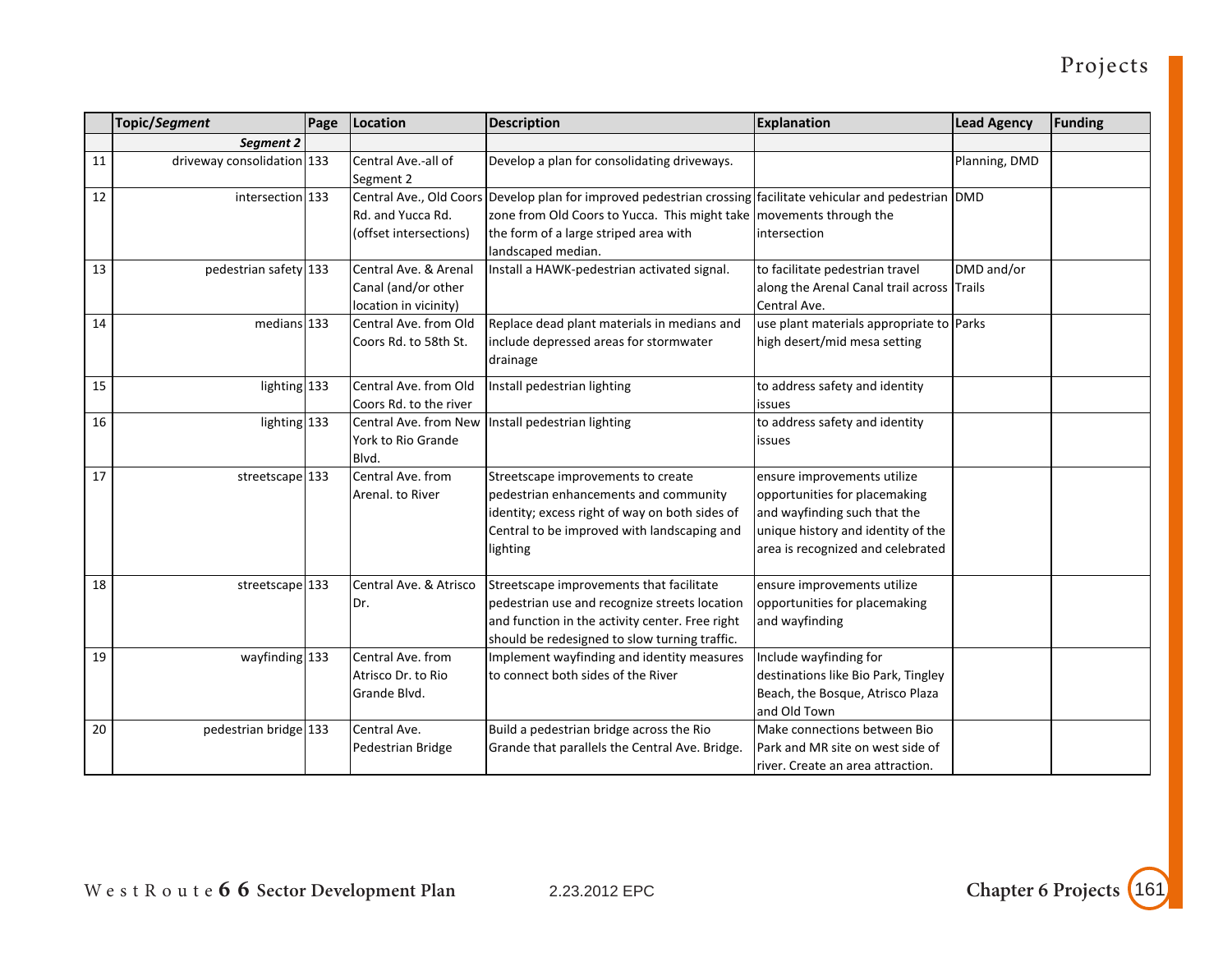|                 | Topic/Segment              | Page | Location                                                  | <b>Description</b>                                                                                                                                                                                                                                                                                                                                                                     | <b>Explanation</b>                                                                                                                                                                                     | <b>Lead Agency</b> | <b>Funding</b> |
|-----------------|----------------------------|------|-----------------------------------------------------------|----------------------------------------------------------------------------------------------------------------------------------------------------------------------------------------------------------------------------------------------------------------------------------------------------------------------------------------------------------------------------------------|--------------------------------------------------------------------------------------------------------------------------------------------------------------------------------------------------------|--------------------|----------------|
|                 | <b>Segment 2 Continued</b> |      |                                                           |                                                                                                                                                                                                                                                                                                                                                                                        |                                                                                                                                                                                                        |                    |                |
| 21              | multi-use trail 133        |      | to New York                                               | Central Ave. from River Plan and design multi-use trail along BioPark<br>at Central Ave.                                                                                                                                                                                                                                                                                               | per West Central Corridor<br>Concept Plan; creates bike route<br>connection to New York and<br>Mountain Road Bike Boulevard                                                                            |                    |                |
| 22              | wayfinding 133             |      | Central Ave. & Tingley<br>Dr. Intersection                | Install wayfinding elements that identify<br>entrances and connect Tingley Beach and the<br>Bio Park.                                                                                                                                                                                                                                                                                  | via Alameda Lateral                                                                                                                                                                                    |                    |                |
| 23              | intersection 135           |      | Central Ave. & New<br>York Ave. Intersection              | Reconfigure the south side of the intersection<br>and implement improvements that facilitate<br>and enhance pedestrian activity at this<br>intersection                                                                                                                                                                                                                                |                                                                                                                                                                                                        | <b>DMD</b>         |                |
| 24              | streetscape 134            |      | Central Ave. from New<br>York Ave. to Rio<br>Grande Blvd. | Streetscape improvements that encourage<br>pedestrian connectivity between Old Town<br>and Bio Park including sidewalk/planting strip<br>extensions at the curb and right of way<br>acquisition in key areas. Commission<br>masterplan for this section to implement a<br>cohesive and comprehsive pedestrian oriented vehicular travel in this area.<br>streetscape for this section. | Other improvements may include<br>sidewalk extension with<br>landscape strips, street trees in<br>front setback, lighting. Traffic<br>calming to lessen negative impact<br>of fast moving, high volume |                    |                |
| 25              | streetscape 135            |      | Soto Ave. from<br>Simmonds St. to Rio<br>Grande Blvd.     | Improve roadway with landscaping and LID<br>techniques, and use as an alternative<br>pedestrian and bike route from Old Town to<br>the BioPark                                                                                                                                                                                                                                         | LID techniques will help to solve<br>drainage and flooding issues;<br>encourages pedestrian travel<br>between Old Town and BioPark                                                                     |                    |                |
| 26              | intersection 135           |      | Central Ave. and Rio<br>Grande Blvd.<br>Intersection      | Implement wayfinding/gateway elements that<br>announce the BioPark, Tingley Beach and the<br>Bosque. Increase pedestrian signal timing.<br>Improve cross walk striping. Install signage<br>that alerts drivers of pedestrians in the area<br>and gives them the ROW in crosswalks                                                                                                      |                                                                                                                                                                                                        |                    |                |
| $\overline{27}$ | streetscape 135            |      | Central Ave. Locations<br><b>TBD</b>                      | Develop plan to ensure adequate sidewalk<br>widths in areas where utility poles block or<br>limit access.                                                                                                                                                                                                                                                                              | sidewalk expansion into street via<br>curb side sidewalk extension or<br>target aquisiton of ROW in<br>blocked areas.                                                                                  |                    |                |

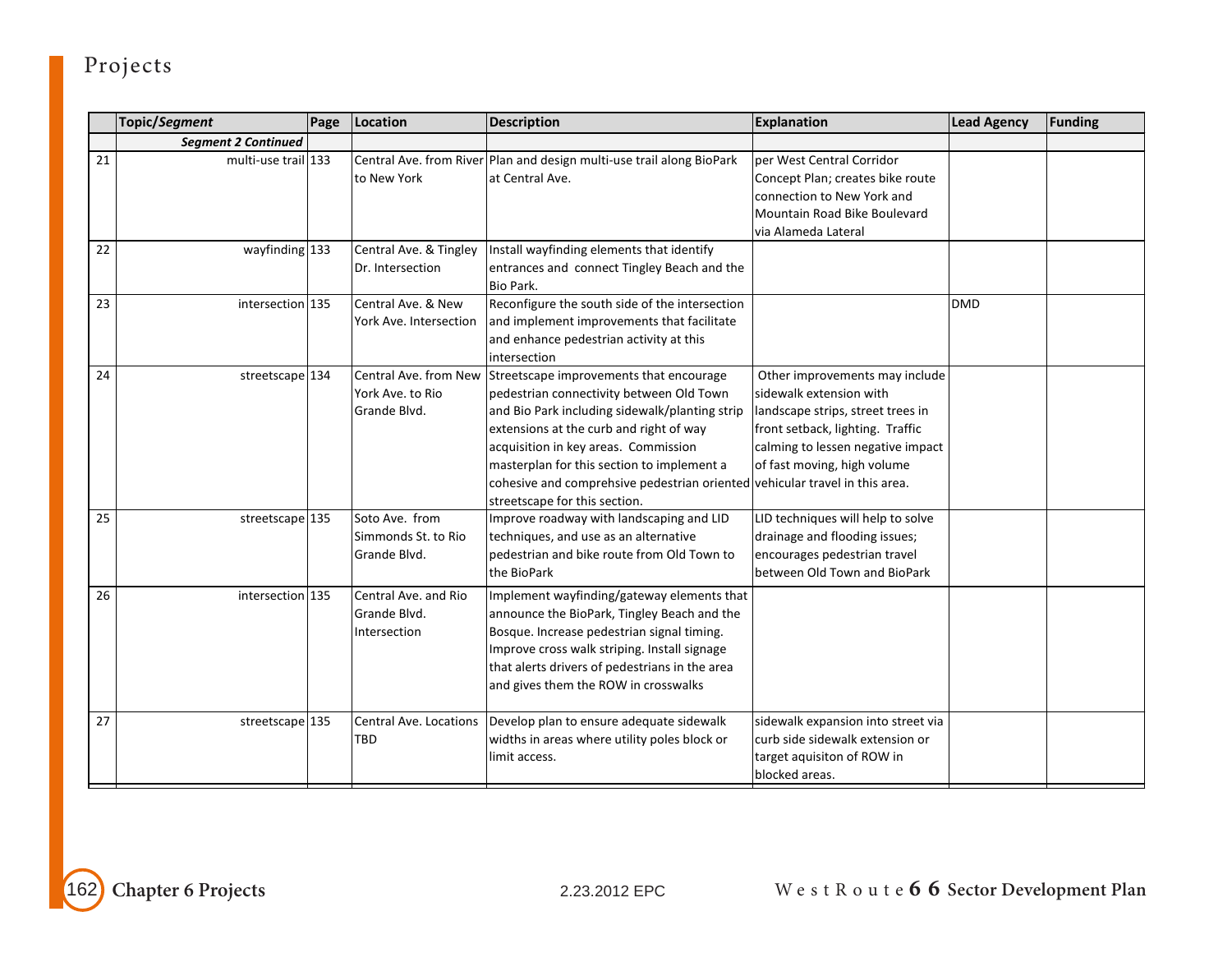|    | <b>Topic/Segment</b>                 | Page | Location                                          | <b>Description</b>                                                                                                                                                                                          | <b>Explanation</b>                                                                               | <b>Lead Agency</b>  | <b>Funding</b> |
|----|--------------------------------------|------|---------------------------------------------------|-------------------------------------------------------------------------------------------------------------------------------------------------------------------------------------------------------------|--------------------------------------------------------------------------------------------------|---------------------|----------------|
|    | <b>Bikeways and Multi-use Trails</b> |      |                                                   |                                                                                                                                                                                                             |                                                                                                  |                     |                |
|    | Segment 1                            |      |                                                   |                                                                                                                                                                                                             |                                                                                                  |                     |                |
| 28 | bike lane 138                        |      | Central Ave. from 98th<br>St. to 86th St.         | Complete missing sections of bike lanes on the<br>south side of Central Ave. Bring bike lanes up<br>to the DPM standard of seven feet for<br>principal arterials with posted speeds of<br>40mph or greater. |                                                                                                  | DMD and<br>Planning |                |
| 29 | bike lane 138                        |      | Central Ave. along the<br>Frontage Rd.            | Stripe missing bike lanes                                                                                                                                                                                   |                                                                                                  | <b>DMD</b>          |                |
| 30 | intersection 138                     |      | Central Ave. & Unser<br>Blvd. Intersection        | Install bike box, bike lane striping                                                                                                                                                                        | Intersection is slated for other<br>improvements, ensure bikeway<br>improvements simultaneously  | <b>DMD</b>          |                |
| 31 | multi-use trail 138                  |      | Central Ave. & Unser<br><b>Blvd. Intersection</b> | connect unser multi-use trail to proposed<br>frontage road multi-use trail                                                                                                                                  | Intersection is slated for other<br>improvements, ensure bikeway<br>improvements simultaneously  | <b>DMD</b>          |                |
| 32 | intersection 138                     |      | Central Ave. & Coors<br><b>Blvd. Intersection</b> | Install bike box, bike lane striping                                                                                                                                                                        | Intersection is slated for other<br>improvements, ensure bikeway<br>improvements simultaneously  | <b>DMD</b>          |                |
| 33 | multi-use trail 126,                 | 127  | Central Ave Frontage<br>IRd.                      | Trail or linear park that includes public art,<br>cross fit stations and drainage swales                                                                                                                    | multi-purpose, including drainage, Parks<br>recreational and community<br>identity opportunities |                     |                |
|    | Segment 2                            |      |                                                   |                                                                                                                                                                                                             |                                                                                                  |                     |                |
| 34 | bike lane 138                        |      | Central Ave. & New<br>York Ave. Intersection      | Move bike lane from Central Ave, to New York<br>Ave. per the West Central Corridor Concept<br>Plan                                                                                                          |                                                                                                  | <b>DMD</b>          |                |
| 35 | bike connection 138                  |      | Central Ave. & New<br>York Ave. Intersection      | Sign a bike route connection to Mountain<br>Road Bike Boulevard via Alameda Canal                                                                                                                           |                                                                                                  | <b>DMD</b>          |                |
| 36 | multi-use trail 133                  |      | to New York                                       | Central Ave. from River Plan and design multi-use trail along BioPark                                                                                                                                       | per West Central Corridor<br>Concept Plan                                                        |                     |                |

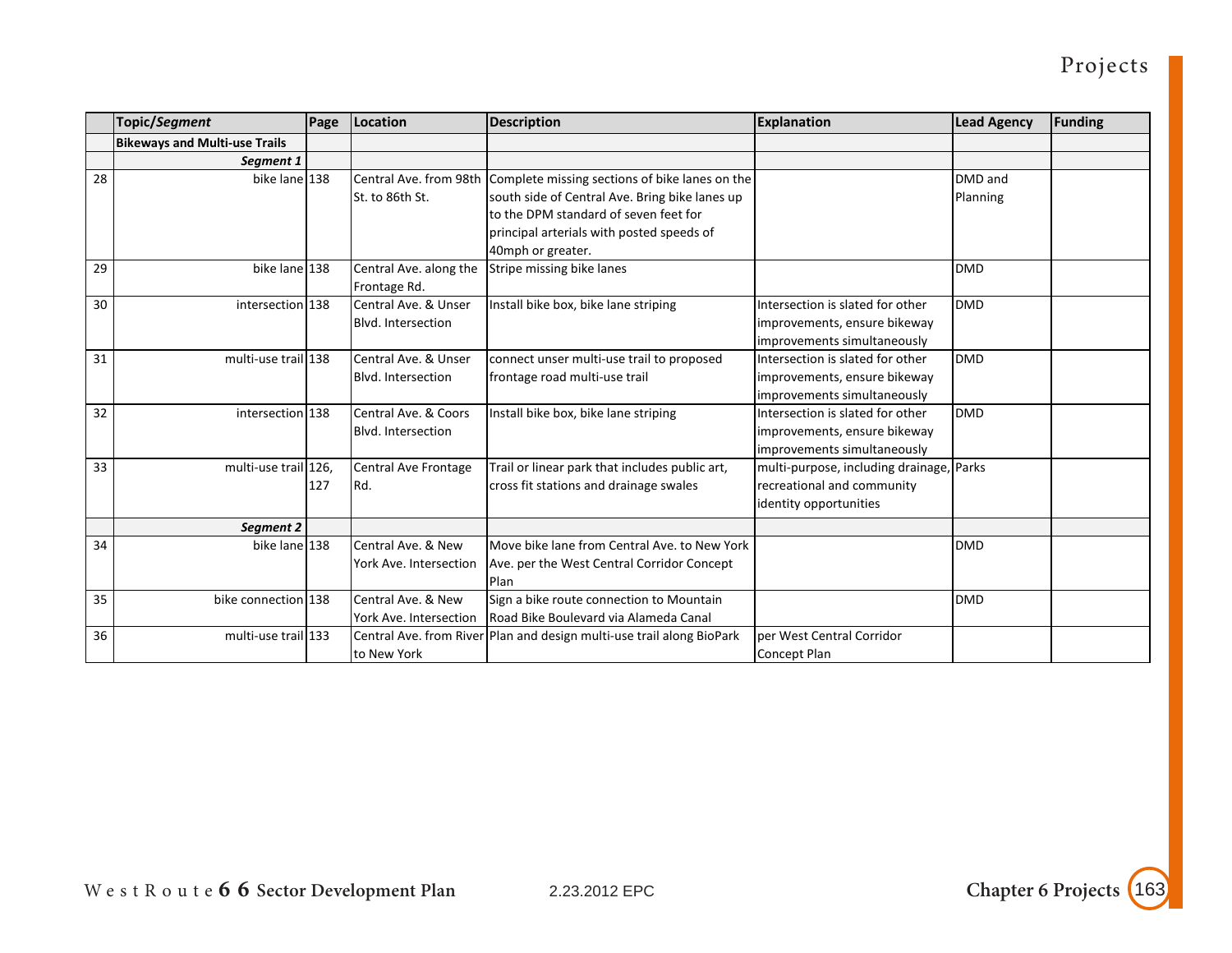|    | Topic/Segment     | Page | Location                 | <b>Description</b>                                           | <b>Explanation</b>                          | <b>Lead Agency</b> | <b>Funding</b> |
|----|-------------------|------|--------------------------|--------------------------------------------------------------|---------------------------------------------|--------------------|----------------|
|    | <b>Transit</b>    |      |                          |                                                              |                                             | <b>DMD</b>         |                |
|    | Segment 1         |      |                          |                                                              |                                             |                    |                |
| 37 | bus stop 137      |      | Central Ave. just east   | Install ADA accessible bus stop with shade                   |                                             | Transit            |                |
|    |                   |      | of Unser Blvd.           | structure                                                    |                                             |                    |                |
| 38 | bus stop 137      |      | Central Ave. & Airport   | Install seating and shade structure                          |                                             | Transit            |                |
|    |                   |      | Dr. (at Verizon          |                                                              |                                             |                    |                |
|    |                   |      | Wireless)                |                                                              |                                             |                    |                |
| 39 | bus stop 137      |      | Central Ave. west of     | Install seating and shade structure                          |                                             | Transit            |                |
|    |                   |      | Airport Dr. (at Legacy   |                                                              |                                             |                    |                |
|    |                   |      | Church)                  |                                                              |                                             |                    |                |
|    | Segment 2         |      |                          |                                                              |                                             |                    |                |
| 40 | bus stop $137$    |      |                          | Central Ave. & 64th St. Install seating and shade structure  |                                             | Transit            |                |
|    |                   |      |                          |                                                              |                                             |                    |                |
| 41 | bus stop 137      |      |                          | Central Ave. & 52nd St. Install seating and shade structure  |                                             | Transit            |                |
|    |                   |      |                          |                                                              |                                             |                    |                |
| 42 | bus stop 137      |      |                          | Central Ave. & Cypress   Install seating and shade structure |                                             | Transit            |                |
|    |                   |      | St.                      |                                                              |                                             |                    |                |
| 43 | bus stop $137$    |      |                          | Central Ave. & 48th St. Install seating and shade structure  |                                             | Transit            |                |
|    |                   |      |                          |                                                              |                                             |                    |                |
| 44 | park and ride 137 |      | Central Ave. & Atrisco   | Plan for a Park and Ride facility to serve                   | Investigate potential incentives in Transit |                    |                |
|    |                   |      | Dr. Area                 | leastbound transit service                                   | exchange for park and ride area.            |                    |                |
|    |                   |      |                          |                                                              |                                             |                    |                |
| 45 | bus stop 137      |      | Central Ave. just east   | Install seating and shade structure                          |                                             | Transit            |                |
|    |                   |      | of Tingley Dr. (in front |                                                              |                                             |                    |                |
|    |                   |      | of The Beach             |                                                              |                                             |                    |                |
|    |                   |      | Apartments)              |                                                              |                                             |                    |                |

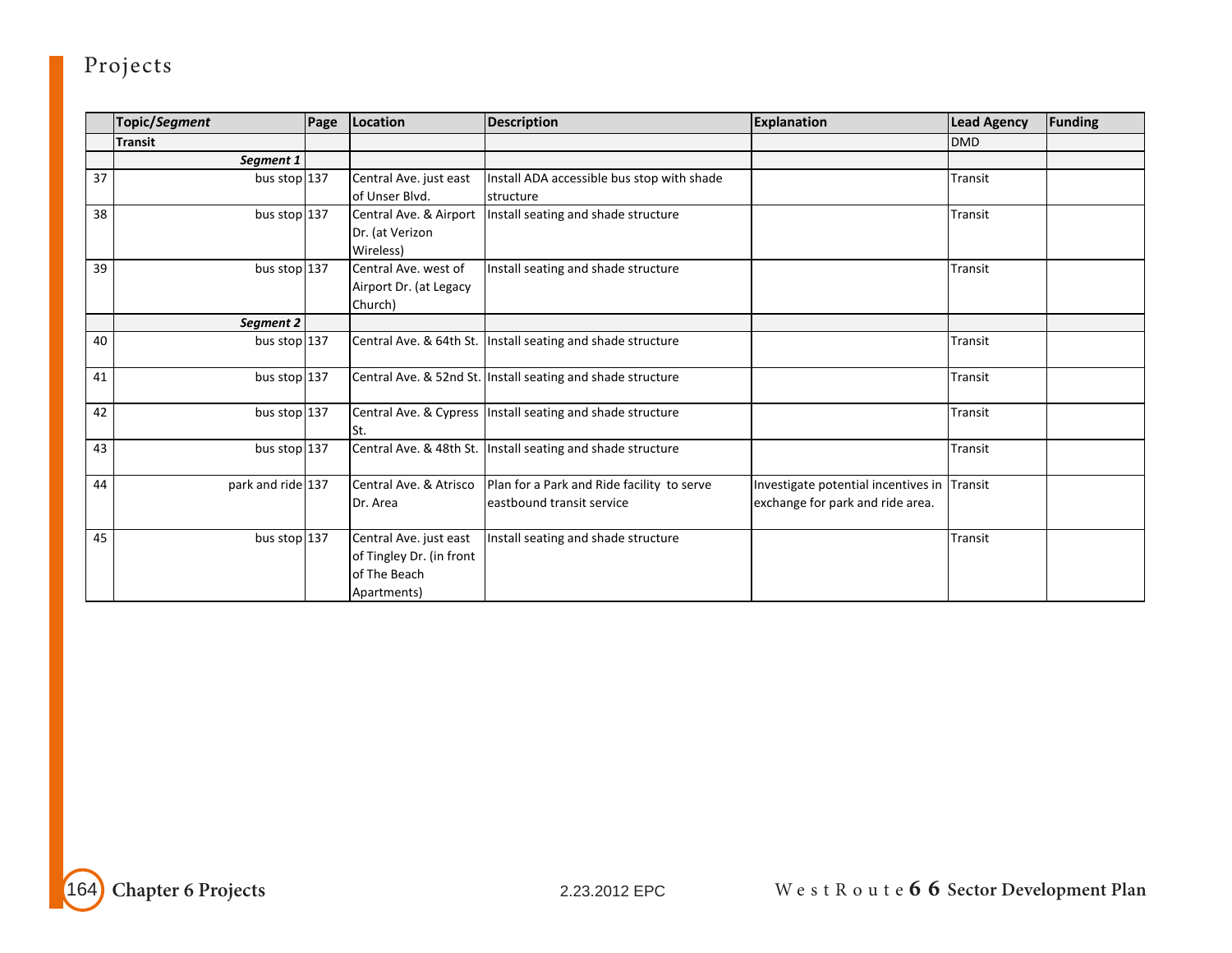|    | Topic/Segment                   | Page | Location                                   | <b>Description</b>                                                                                                                                                              | <b>Explanation</b>                                                                                                                                                           | <b>Lead Agency</b>                                | <b>Funding</b> |
|----|---------------------------------|------|--------------------------------------------|---------------------------------------------------------------------------------------------------------------------------------------------------------------------------------|------------------------------------------------------------------------------------------------------------------------------------------------------------------------------|---------------------------------------------------|----------------|
|    | Parks                           |      |                                            |                                                                                                                                                                                 |                                                                                                                                                                              |                                                   |                |
|    | Segment 1                       |      | Location                                   | Description                                                                                                                                                                     | Explanation                                                                                                                                                                  | Lead Agency                                       |                |
| 46 | park 144                        |      | West of Coors Blvd.<br><b>Location TBD</b> | Consider a future joint use community<br>center/community park to serve populations<br>west of Coors.                                                                           |                                                                                                                                                                              | Parks and/or<br>Family &<br>Community<br>Services |                |
|    | Segment 2                       |      |                                            |                                                                                                                                                                                 |                                                                                                                                                                              |                                                   |                |
| 47 | park 144                        |      | Central Ave at New<br>York                 | Pocket park/joint use with MRGCD<br>interpretative site.                                                                                                                        | provides gateway element to Bio<br>Park, improves New York<br>intersection, ditch history and<br>information for visitors                                                    | Parks, MRGCD                                      |                |
|    | <b>Drainage</b>                 |      |                                            |                                                                                                                                                                                 |                                                                                                                                                                              |                                                   |                |
|    | Segment 1                       |      |                                            |                                                                                                                                                                                 |                                                                                                                                                                              |                                                   |                |
| 48 | medians 140                     |      | <b>Locations TBD</b>                       | As medians are installed or retrofitted, ensure Depressions will help capture and<br>they are depressed from the roadway                                                        | treat stormwater run-off                                                                                                                                                     | DMD, Parks                                        |                |
| 49 | multi-use trail 140             |      | Central Ave. Frontage<br>Rd.               | Employ stormwater capture and treatment<br>techniques as part of multi-use trail<br><i>improvements</i>                                                                         |                                                                                                                                                                              | DMD, Parks                                        |                |
|    | Segment 2                       |      |                                            |                                                                                                                                                                                 |                                                                                                                                                                              |                                                   |                |
| 50 | medians 140                     |      | <b>Locations TBD</b>                       | As medians are installed or retrofitted, ensure<br>they are depressed from the roadway                                                                                          |                                                                                                                                                                              | DMD, Parks                                        |                |
| 51 | private development/setback 140 |      | <b>Locations TBD</b>                       | pocket gardens which pond stormwater<br>(surface runoff or roof runoff). Encourage<br>coordination with BioPark staff to identify<br>plantings and sustainable design concepts. | Increases pervious area to<br>mitigate against flooding in area,<br>helps create idenity for SAC which<br>complements location near<br>BioPark. Ponding areas as<br>amenity. | <b>DMD</b>                                        |                |
|    | <b>Utilities</b>                |      |                                            |                                                                                                                                                                                 |                                                                                                                                                                              |                                                   |                |
|    | Segment 2                       |      |                                            |                                                                                                                                                                                 |                                                                                                                                                                              |                                                   |                |
| 52 | border station 143              |      | Central Ave. & Atrisco<br>Dr.              | Use landscape screening, and/or removal and<br>replacement of chainlink visible from public<br>rights-of-way with an alternate appropriate<br>fencing material.                 | Improve aesthetics of NM Gas Co.<br><b>Border Station</b>                                                                                                                    | NM Gas<br>Company                                 |                |
| 53 | utility poles 143               |      | <b>Locations TBD</b>                       | As new streetscape improvements are made<br>investigate moving utility poles out of the<br>sidewalk                                                                             |                                                                                                                                                                              |                                                   |                |

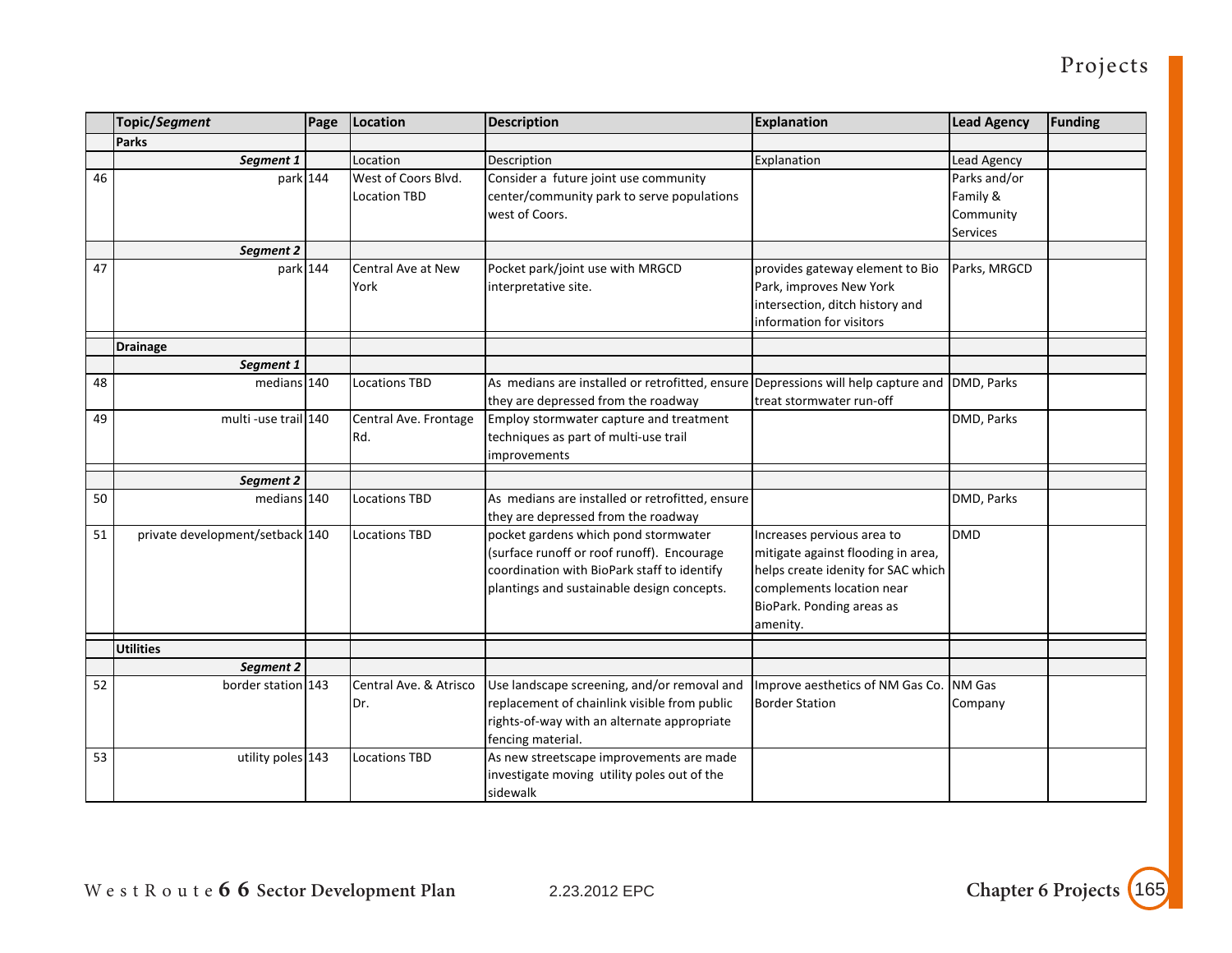|    | Topic/Segment                        | Page | Location                               | <b>Description</b>                                                                                                                                                                                                                                                    | <b>Explanation</b>                                                                                   | <b>Lead Agency</b> | <b>Funding</b> |
|----|--------------------------------------|------|----------------------------------------|-----------------------------------------------------------------------------------------------------------------------------------------------------------------------------------------------------------------------------------------------------------------------|------------------------------------------------------------------------------------------------------|--------------------|----------------|
|    | <b>Trails (MRGCD and Open Space)</b> |      |                                        |                                                                                                                                                                                                                                                                       |                                                                                                      |                    |                |
|    | Segment 2                            |      |                                        |                                                                                                                                                                                                                                                                       |                                                                                                      |                    |                |
| 54 | trails $145$                         |      | Central Ave. & Atrisco<br><b>Ditch</b> | Enhance and extend the trail along the Atrisco<br>Ditch.                                                                                                                                                                                                              | Pedestrian and bicycle gateway to CoA & MRGCD<br>the South Valley from the Central<br>Ave. corridor. |                    |                |
| 55 | pocket park 145                      |      | Central Ave. &<br>Alameda Lateral      | Create an educational interpretive exhibit that<br>explains the history and continued use of<br>acequias for agricultural irrigation, and<br>provides way-finding to area amenities.<br>Remove existing chain-link fence or replace<br>with a more attractive design. |                                                                                                      | <b>MRGCD</b>       |                |
|    | <b>Open Space</b>                    |      |                                        |                                                                                                                                                                                                                                                                       |                                                                                                      |                    |                |
| 56 | parking 145                          |      | Central Ave. & Sunset<br>Dr.           | Improve Bosque access parking on the west<br>side of the river, enhance the aesthetics and<br>safety of the parking area                                                                                                                                              | Encourage more visitor use                                                                           | Open Space         |                |
| 57 | ADA 145                              |      | Central Ave. & Sunset<br>Dr.           | make ADA connection between parking area<br>and ADA trail.                                                                                                                                                                                                            |                                                                                                      |                    |                |
|    | Historic Route 66                    |      |                                        |                                                                                                                                                                                                                                                                       |                                                                                                      |                    |                |
| 58 |                                      |      | Plan area                              | Develop a conservation easement program for<br>preserving historic facades and signs                                                                                                                                                                                  |                                                                                                      | Planning           |                |
| 59 |                                      |      | Plan area                              | Develop a neon sign incentive programs                                                                                                                                                                                                                                |                                                                                                      | Planning           |                |
| 60 |                                      |      | <b>New York and Central</b>            | Redevelop the El Vado Motel with a strong<br>interpretive component and public access                                                                                                                                                                                 |                                                                                                      | Planning/MR        |                |

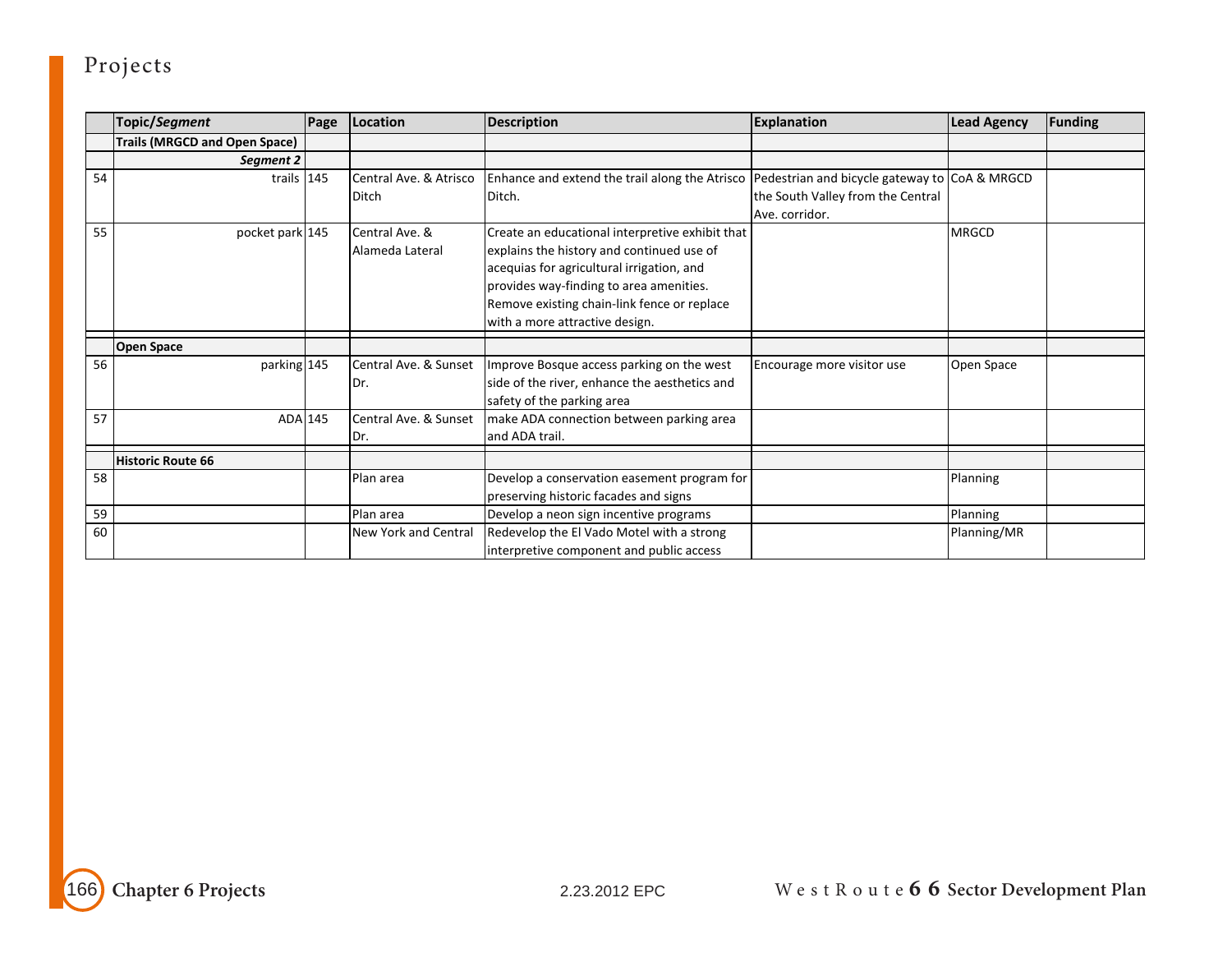#### **3.0 Metropolitan Redevelopment Projects**

The following is a list of potential Metropolitan Redevelopment Projects in the Plan area:

- a. The multi-use trail along the frontage road from Unser Blvd. to the a. west end of the plan area. The project could offer the community a unique recreational opportunity.
- b. Pedestrian bridge across the river at Central Ave. and enhance vehicular bridge
- c. MR projects that bring mixed income and senior housing corridor to the corridor in partnership with Albuquerque Housing Authority &/or Family & Community Services.
- d. MR projects that bring opportunities for tourism to the corridor:
	- i. SAC streetscape improvements (intersection treatments, extended sidewalk/planting areas, LID rain gardens, adobe wall theme)
	- ii. SAC signage and wayfinding
	- iii. SAC MR sites redevelopment: visitor friendly and public oriented, restaurants, visitor center, museums, galleries, shops
	- iv. SAC Soto/Simmonds ped/bike connection between Rio Grande Blvd. and Central Ave. (supporting connectivity to Old Town/Museum District) in coordination with DMD
	- v. River/Bosque visitor destination: restaurant, iconic structure, river activity and viewing amenities, equestrian opportunities
- e. MR projects that bring pedestrian oriented, mixed use development:
	- i. MAC LID implementation: Plazas, linear park
	- ii. MAC signage and wayfinding
	- iii. MAC MR sites redevelopment: mixed use component, public space, plazas
	- iv. MAC identity and development marketing
- f. Other projects:
	- i. Route 66/Car culture museum, area for display, parking, drive in oppor¬i. tunities (restaurant, theatre). Area to celebrate car culture in New Mexico (including Lowrider, classic cars), market as part of the overall corridor identity.